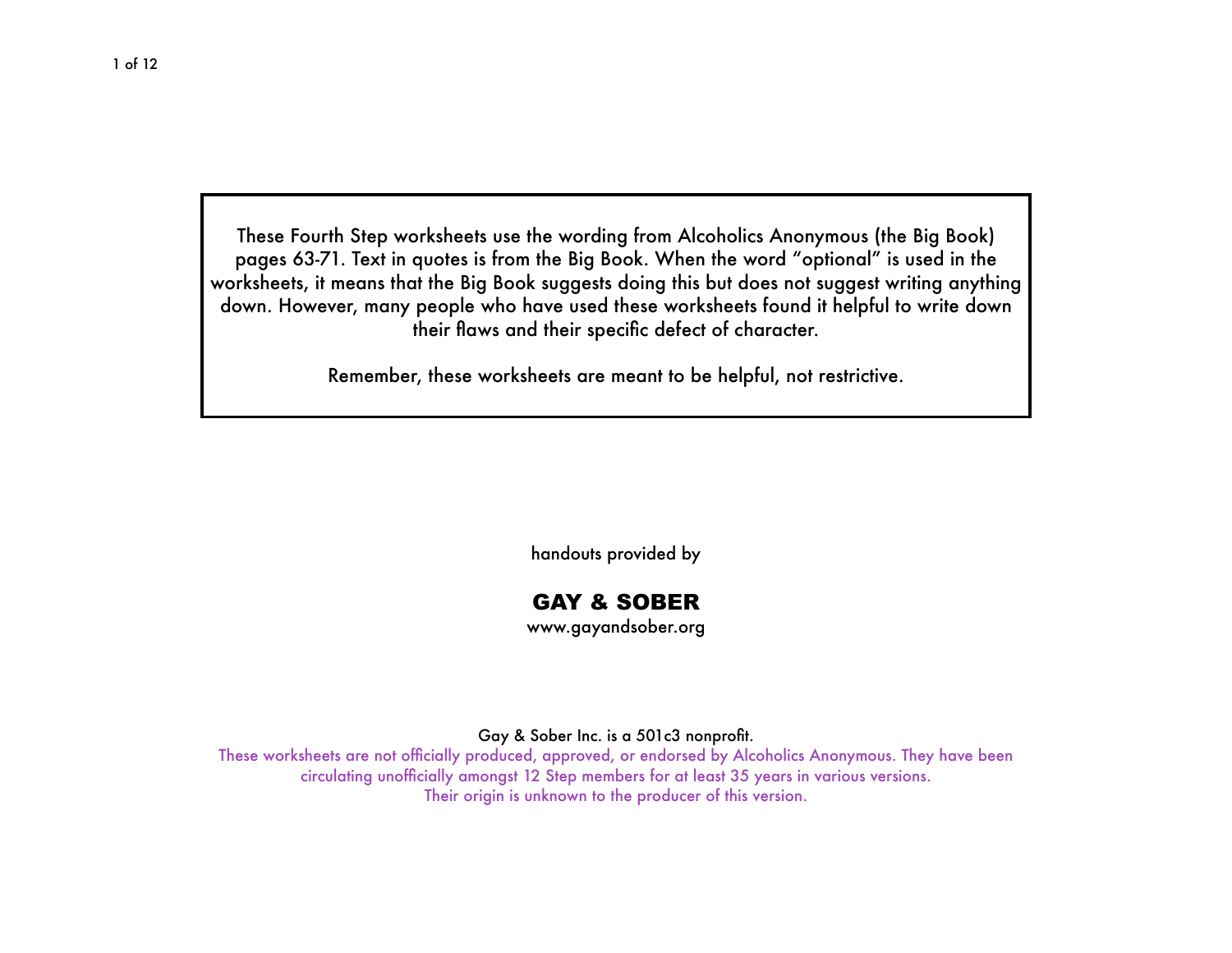### H E L P F U L H I N T S

PREPARATION: before you start this written Fourth Step, please read pages 63-71 in the Big Book and the Fourth Step in the Twelve Steps and Twelve Traditions. It will also help if your sponsor or mentor has taken you through and properly explained the first 3 steps.

1. This inventory is not an exercise in beating yourself up. Be scrupulously honest but be fair to yourself. Inventory your strengths as well as your weaknesses or defects.

2. The following checklist merely suggests what some people consider flaws. You must decide how they fit with your own moral code. Do not be limited by this list-add your other flaws and assets. It is in this Fourth Step that you begin to discover your values– what you consider right and wrong, functional and dysfunctional behavior–and how you live up to your personally defined standards.

3. This inventory is about who you are now, not who you were when you were drinking and taking drugs. Be careful, however, not to blame all past bad behavior on drinking and drugs if the root cause of that bad behavior still exists in you.

4. Don't be discouraged when your character defects are not immediately lifted after you have completed your 5th Step- that is the work of the 6th, 7th, 8th, 9th and 10th Steps.

5. Prioritize! Spend most of your time on the 20% of your flaws that cause 80% of the trouble in your life. You can initially check off as many flaws as you want on the checklist but then prioritize to the 12 that cause the most trouble. If you list more than 12 flaws, you are probably beating yourself up! You must check at lease twice as many assets as you check flaws or you really are beating yourself up.

INTO ACTION: On the following list, check all of your defects and all of your assets. This is an inventory of both bad and good characteristics. Then discuss your defects (with your best example of each) on the *Review of Flaws* form.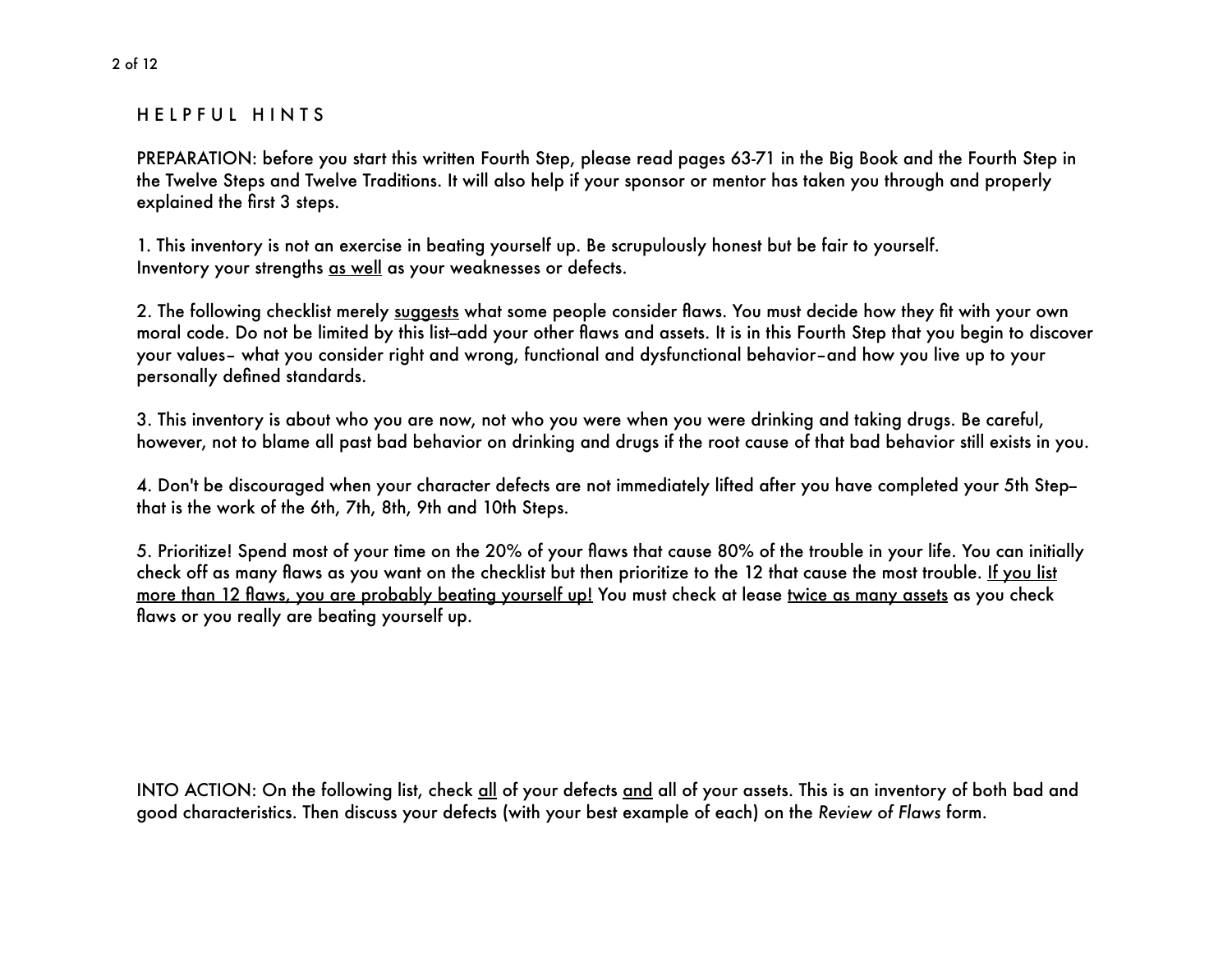# GLOSSARY OF WORDS USED IN STEPS 4 & 5

| Moral Inventory: | A list of personality defects, violations of moral principles, defects in character, maladjustments,<br>and dysfunctional behavior. |
|------------------|-------------------------------------------------------------------------------------------------------------------------------------|
| Character:       | Moral vigor or firmness, especially as acquired through self-discipline.                                                            |
| Defect:          | Lack of something necessary for completeness; flaw; weakness, fault; same as Shortcoming.                                           |
| Dishonest:       | The act or practice of telling a lie, or of cheating, deceiving, stealing, etc.                                                     |
| Exact:           | Precise, detailed.                                                                                                                  |
| Fault:           | Something done wrongly, an error or mistake.                                                                                        |
| Fear:            | Painful emotion marked by alarm, dread, anxiety, agitation, uneasiness, apprehension, etc.                                          |
| Frightened:      | A temporary or continual state of Fear. Anxious.                                                                                    |
| Inconsiderate:   | Without thought or consideration of others.                                                                                         |
| Nature:          | The essential characteristic of a thing.                                                                                            |
| Self-centered:   | Occupying or concerned only with one's own affairs (same as Selfish).                                                               |
| Self-seeker:     | A person who seeks only or mainly to further his own interests.                                                                     |
| Selfish:         | Too much concerned with one's own welfare or interests and having little or no concern for others<br>(same as self-centered).       |
|                  | ShortcomingFalling short of what is expected or required (same as Defect).                                                          |
|                  | Wrong  Immoral, improper; not suitable or appropriate.                                                                              |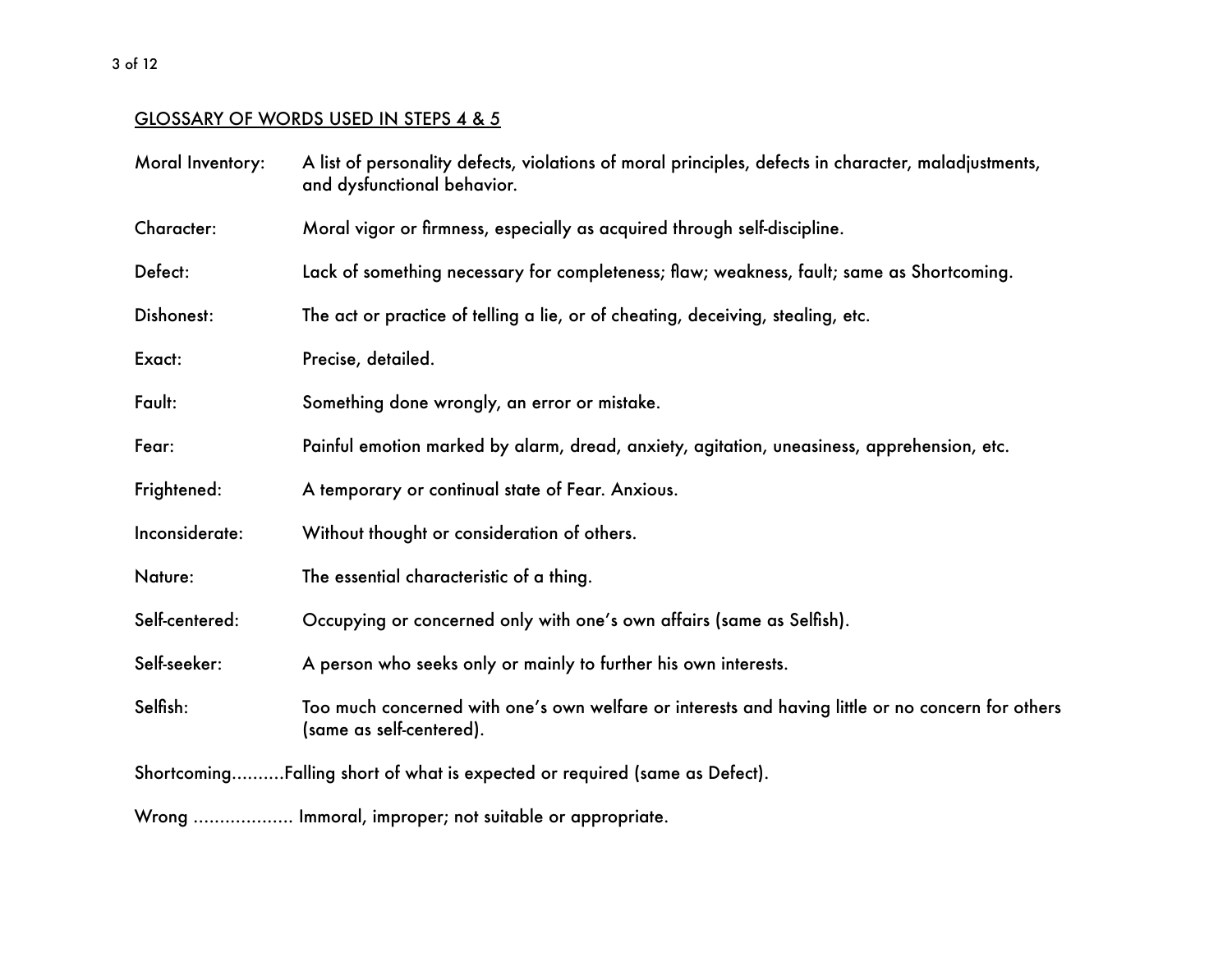# CHECKLIST OF FLAWS AND ASSETS:

| <b>Character Defect</b>                           | <b>Opposite Asset</b>               | Character Defect              |                                                    | <b>Opposite Asset</b> Character Defect | <b>Opposite Asset</b>                              |
|---------------------------------------------------|-------------------------------------|-------------------------------|----------------------------------------------------|----------------------------------------|----------------------------------------------------|
| aggressive, belligerent                           | good natured, gentle                | forgetful                     | responsible                                        | sarcastic                              | praising, tolerant                                 |
| angry                                             | forgiving, calm, generous           | gluttonous, excessive         | moderate                                           | self-important                         | humble, modest                                     |
| apathetic                                         | interested, concerned, alert        | gossiping                     | closed-mouthed, kind, praising                     | self-centered                          | caring of others                                   |
| apprehensive, afraid                              | calm, courageous                    | greedy                        | moderate, generous, sharing                        | self-destructive, self-defeating       | self-fulfilling                                    |
| argumentative, quarrelsome                        | agreeable                           | hateful                       | forgiving, loving, concerned for others            | self-hating                            | self-accepting, loving                             |
| arrogant, insolent                                | unassuming, humble                  | hypersensitive                | tolerant, doesn't personalize                      | self-justifying                        | admitting wrongs, humble                           |
| attacking, critical                               | fair, self-restrained               | ill-tempered, bitchy          | good-tempered, calm                                | self-pitying                           | grateful, realistic, accepting                     |
| avoidant                                          | faces problems, acts                | impatient                     | patient                                            | self-righteous                         | humble, understanding                              |
| blocking                                          | honest, intuitive                   |                               | impulsive, reckless consistent, considered actions | self-seeking                           | selfless, concerned for others                     |
| boastful                                          | modest, humble                      | indecisive, timid             | firm, decisive                                     | selfish                                | altruistic, concerned with others                  |
| careless                                          | careful, painstaking, concerned     | indifferent, apathetic, aloof | caring                                             | shy                                    | outgoing                                           |
| cheating                                          | honest                              | inflexible, stubborn          | open-minded, flexible                              | slothful (lazy)                        | industrious, taking action                         |
| competitive (socially)                            | cooperative                         | insecure, anxious             | self-confident, secure                             | spiteful, malicious                    | forgiving                                          |
| compulsive                                        | free                                | insincere, hypocritical       | sincere, honest                                    | stealing                               | honest                                             |
| conceited, self-important                         | humble, modest                      | intolerant                    | tolerant, understanding, patient                   | stubborn                               | open-minded, willing                               |
| contradictory, oppositional reasonable, agreeable |                                     | irresponsible, reckless       | responsible                                        | sullen                                 | cheerful                                           |
| contrary, intractable, pigheaded                  | reasonable                          | isolating                     | sociable, outgoing                                 | superior, grandiose, pretentious       | humble                                             |
| controlling                                       | lets go, esp of other's lives       | jealous                       | trusting, generous, admiring                       | superstitious                          | realistic, no magical thinking                     |
| cowardly                                          | brave                               | judgemental                   | broadminded, tolerant                              | suspicious                             | trusting                                           |
| critical                                          | non-judgemental, praising, tolerant | justifying (own actions)      | honest, frank, candid                              | tense                                  | calm, serene                                       |
| cynical                                           | open-minded                         | lack of purpose               | purposeful                                         | thinking negatively                    | being positive                                     |
| deceitful                                         | guileless, honest                   | lazy, indolent                | industrious, conscientious                         | treacherous                            | trustworthy                                        |
| defensive                                         | open to criticism                   | loud                          | tasteful, quiet                                    | undisciplined, self-indulgent          | disciplined                                        |
| defiant, contemptuous                             | respectful                          | lustful                       | healthy sexuality                                  | unfair                                 | fair                                               |
| denying                                           | honest, accepting                   | lying                         | honest                                             | unfriendly, hostile, bitchy            | friendly                                           |
| dependent                                         | accepts help but is self-reliant    | manipulative                  | candid, honest, non-controlling                    | ungrateful                             | thankful, grateful                                 |
| depressed, morose                                 | hopeful, optimistic, cheerful       | masked, closed                | honest, open, candid                               | unkind, mean, malicious, spiteful      | kind                                               |
| dirty, poor hygiene                               | clean                               | nagging                       | supportive                                         | unsupportive of others                 | supportive                                         |
| dishonest                                         | honest                              | narrow minded                 | open minded                                        | untrustworthy, unreliable, dishonest   | trustworthy                                        |
| disloyal, treacherous                             | faithful, loyal                     | obscene, crude                | modest, courteous                                  | useless, destructive                   | helpful                                            |
| disobedient                                       | obedient                            | over emotional                | emotionally stable                                 | vain                                   | modest, humble                                     |
| disrespectful, insolent                           | respectful, reverent                | perfectionistic               | realistic goals                                    | vindictive                             | forgiving                                          |
| enabling                                          | setting boundaries, tough love      | pessimistic                   | realistic, hopeful, optimistic, trusting           | violent                                | gentle                                             |
| envying                                           | empathetic, generous, admiring      | possessive                    | generous                                           | vulgar                                 | polite                                             |
| evasive, deceitful                                | candid, straightforward             | prejudiced                    | open-minded                                        | wasteful                               | thrifty                                            |
| exaggerating                                      | honest, realistic                   | procrastinates                | disciplined, acts promptly                         | willful                                | accepting of the inevitable                        |
| faithless, disloyal                               | reliable faithful                   | projecting(negative)          | clear sighted, optimistic                          | withdrawn                              | outgoing                                           |
| falsely, modest                                   | honest, has self-esteem             | rationalizing                 | candid, honest                                     | wordy, verbose                         | frank, to the point, succinct                      |
| falsely prideful                                  | modest, humble                      | resentful, bitter, hateful    | forgiving                                          |                                        | Other dysfunctional ways of acting, feeling or     |
| fantasizing, unrealistic                          | practical, realistic                | resisting growing             | willing to grow                                    |                                        | thinking which cause others or me pain (specify in |
| fearful                                           | confidant, courageous               | rude, discourteous            | polite, courteous                                  | the following Review of Flaws)         |                                                    |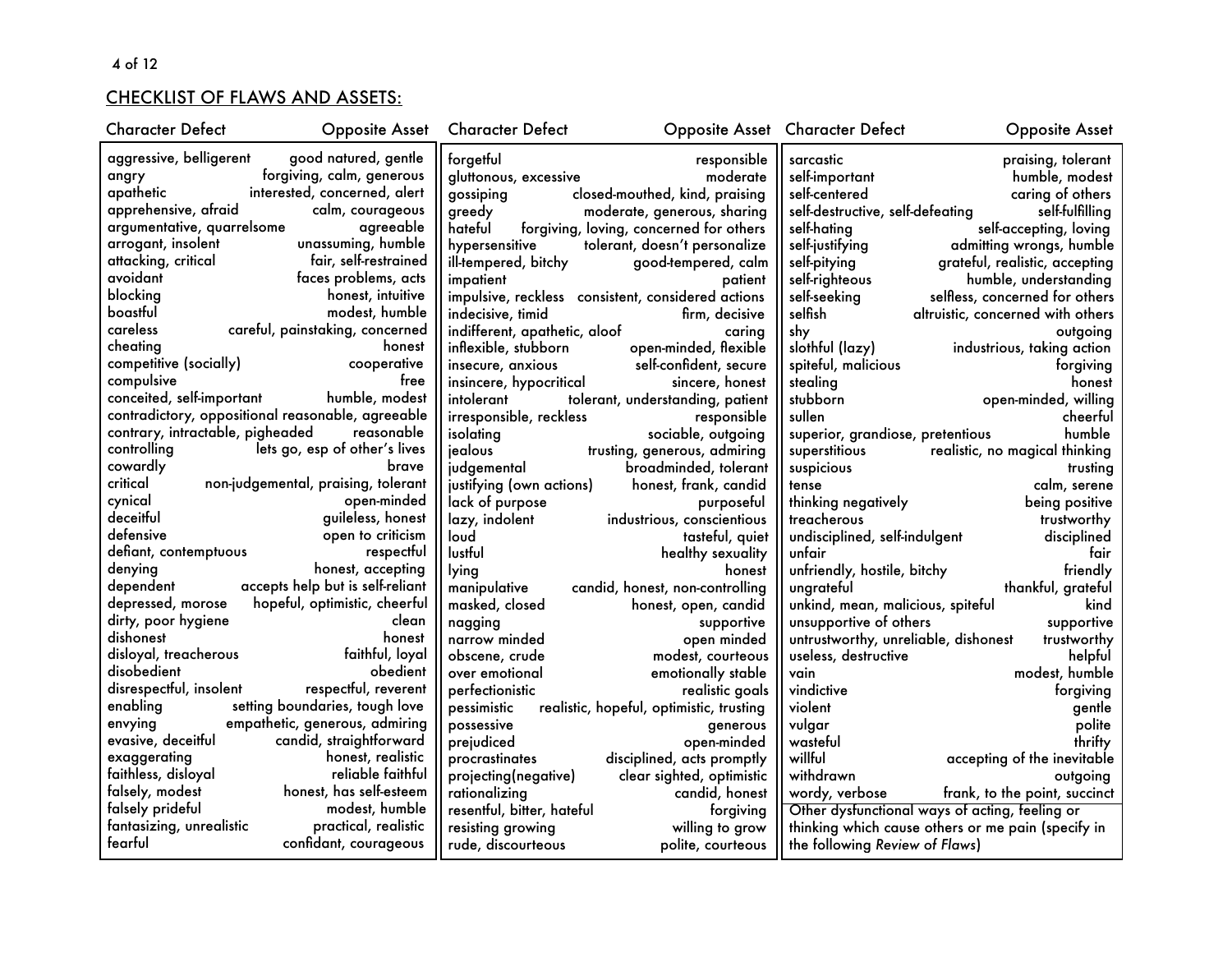# INSTRUCTIONS FOR COMPLETION: *INSTRUCTIONS FOR COMPLETION: REVIEW OF FLAWS*

# "First, we search out the flaws in our make-up which caused our failure." (optional)

|                    | $Flaw$ | Give an example of this specific flaw in your life. |
|--------------------|--------|-----------------------------------------------------|
| $\mathbf{1}$ .     |        |                                                     |
| 2.                 |        |                                                     |
| 3.                 |        |                                                     |
| $\boldsymbol{4}$ . |        |                                                     |
| 5.                 |        |                                                     |
| 6.                 |        |                                                     |

(You may need to use more paper.) Remember, please don't beat yourself up.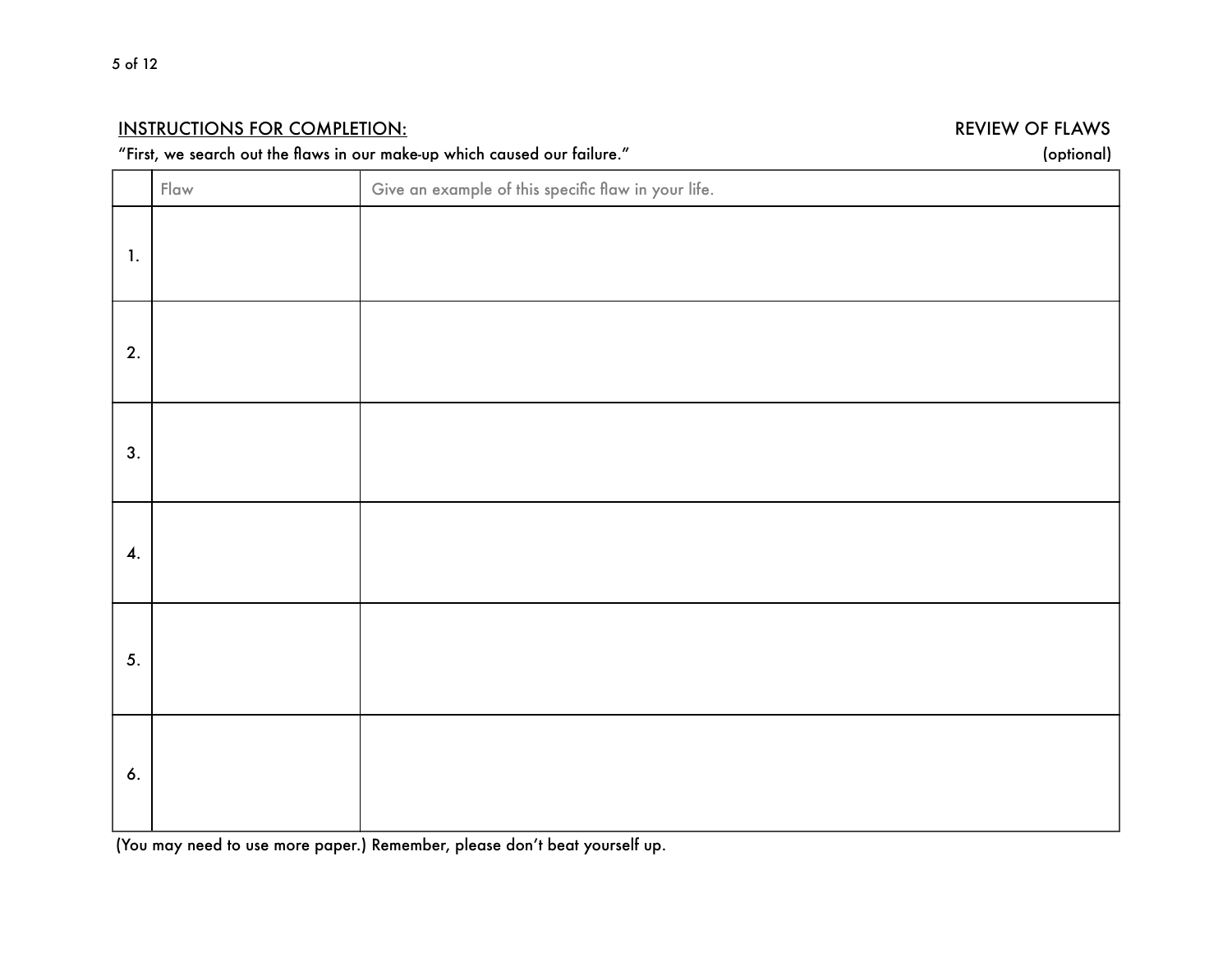## STEP FOUR LIST OF RESENTMENTS:

Do not be restricted by this list. It is just to help you get started. List your resentments on the next pages.

PEOPLE: Father Mother Boyfriends/ Lovers **Brothers Sisters Sponsors** Employers Fellows in the Fellowship **Acquaintances** Aunts Best Friends Childhood Friends **Clergy** Co-Workers Cousins **Creditors Doctors** Employees Former Friends Girl Friends Husbands In-Laws Judges Lawyers Life-Ling Friends Parole Officers **Police** Probation Officers School Friends Teachers Uncles **Wives** 

INSTITUTIONS: Authority The Bible/The Talmud/The Quran Child Protection The Church The Correctional System **Divorce** The Economic System The Educational System Employment The Federal Bureau of Investigation The Food Industry "Gay" Culture Government Government Welfare/Public Assistance The Internal Revenue Service The Insurance Industry Law The Institution of Marriage Health/Mental Health System The Media Nationalism Philosophy **Politics** Public Transit Entities Races Religion Religious Holidays… (Christmas, Chanukah, etc) Society Social Media "Straight" Culture Treatment Centers

PRINCIPLES: **Abstinence Adultery Community** Death The Devil **Fidelity Forgiveness** God-Diety The Golden Rule Health & Wellness Heaven Hell Honesty Homophobia **Humility** Jesus Christ Life After Death Long-Term Sobriety Love Open Relationships Original Sin **Perfection Promiscuity** Relapse Retribution Santa Clause Seven Deadly Sins Sin **Sobriety** Suicide The Ten Commandments Transphobia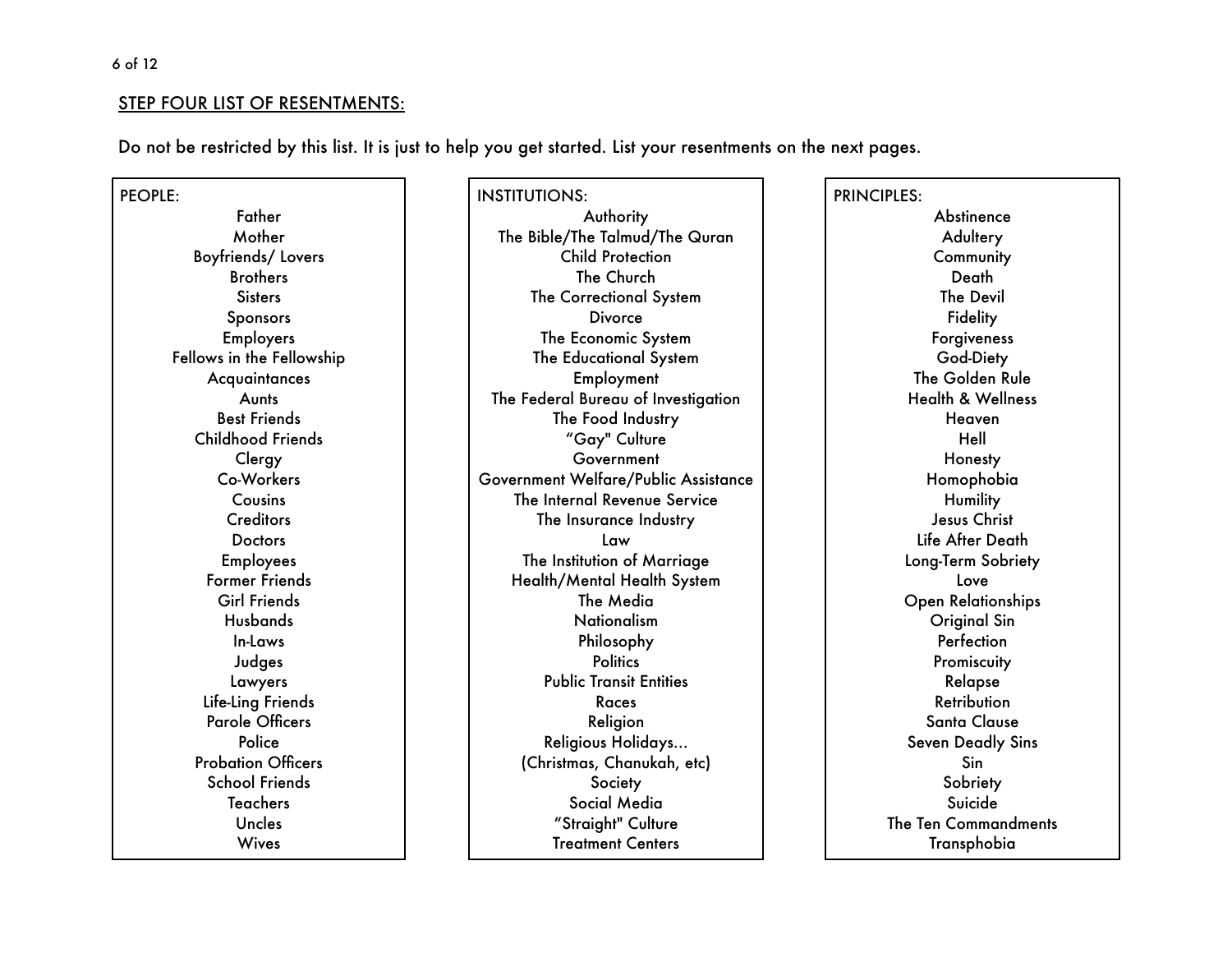# STEP FOUR RESENTMENTS CHECKLIST (THE FOURTH COLUMN):

"Putting out of our minds the wrongs others had done, we resolutely looked for our own mistakes. Where had we been selfish, dishonest, self-seeking and frightened?" - pg. 67, The Big Book

# SELFISH

#### DISHONEST

- Too concerned about me
- Not trying to be a friend
- Wanting to look good or be liked
- •Concerned only with my needs
- •Wanting what others have
- •Wanting to control–dominance
- •Thinking I'm better–grandiosity
- •Wanting to be the best
- •Thinking others are jealous
- •Wanting others to be like me
- •Being miserly, possessive
- •Wanting more than my share
- •Reacting from self loathing, self righteousness
- •Wanting things my way
- •Wanting special treatment
- •Wanting others to meet my needs - dependence
- •Not seeing others point of view, problems or needs
- •Having a superior attitude–thinking I'm better
- •Not expressing feelings or ideas
- •Not being clear about motives
- •Lying, cheating, stealing
- •Hiding reality–not facing facts
- •Stubbornly holding on to inaccurate beliefs
- •Blaming others for my problems
- •Not admitting I've done the same thing
- •Not seeing or admitting where I was at fault
- •Breaking rules
- •Lying to myself
- •Exaggerating, minimalizing
- •Setting myself up to be "wronged"
- •Expecting others to be what they are not
- •Being perfectionistic

# SELF-SEEKING

- •Manipulating others to do my will
- •Putting others down internally or externally to build me up
- •Engaging in character assassination
- •Acting superior
- •Acting to fill a void
- •Engaging in gluttony or lusting at the expense of another person
- •Ignoring others' needs
- •Trying to control others
- •Getting revenge when I don't get what I want
- •Holding a resentment
- •Acting to make me feel good

# FRIGHTENED (OF)

- •Peoples' opinions
- •Rejection, abandonment
- •Not being successful
- •Loneliness
- •Physical injury, abuse
- •Heartbreak
- •Not being able to control or change something
- •Not being able to maintain sobriety
- •My inferiority, inadequacy
- •Sex
- •Criticism
- •Expressing ideas or feelings
- •Being found out (fraudulent mentality)
- •Getting trapped
- •Exposure, embarrassment
- •Death (your own or someone you care about, like a parent)
- •Making financial reparations
- •The holidays, like New Year's Eve or Pride Weekend
- •Getting sick
- •Being vulnerable/ being honest

# 7 of 12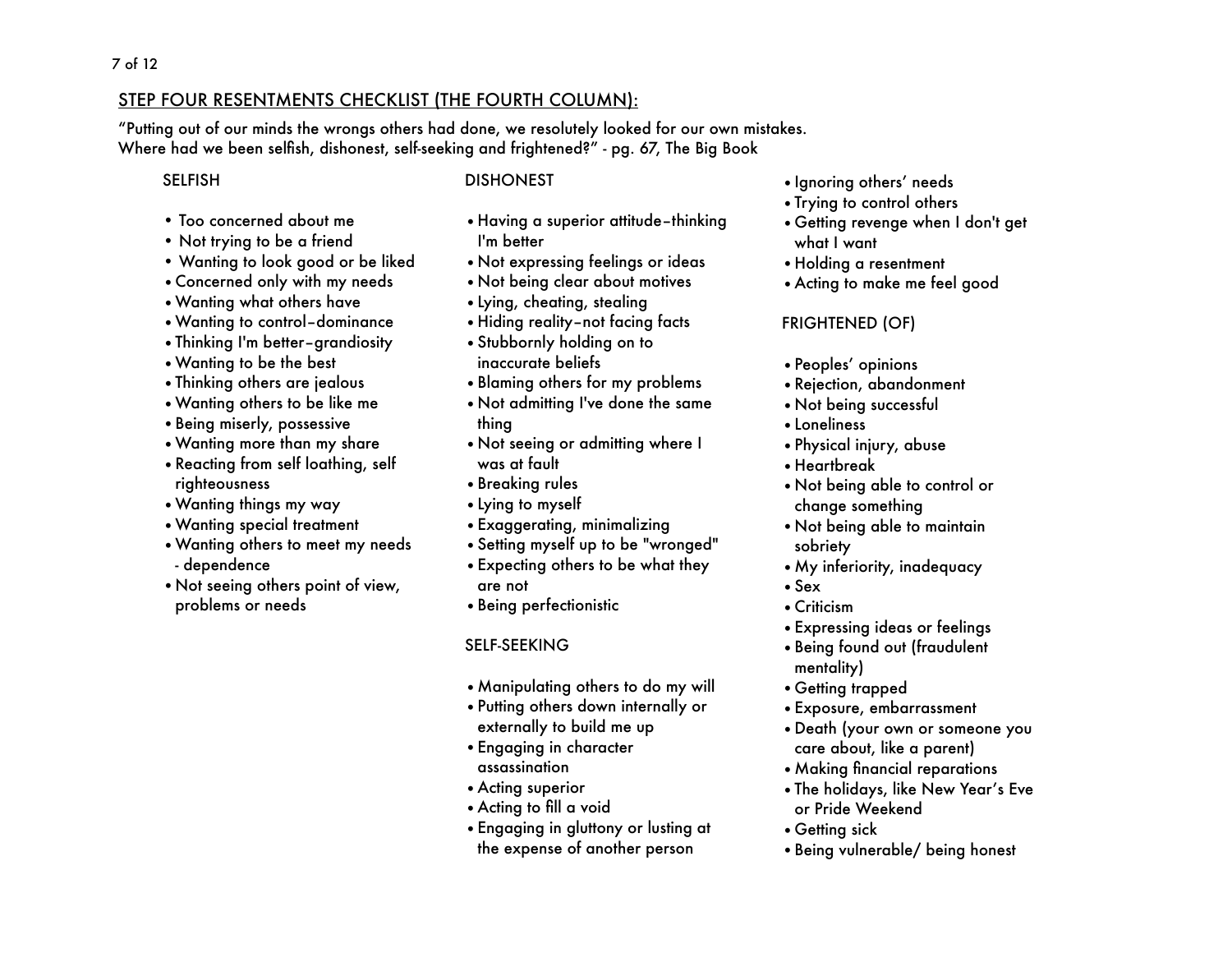#### 8 of 12

#### INSTRUCTIONS FOR COMPLETION

Complete each column top to bottom before proceeding to the next column.

Thus, for instance, fill in all the names of those you are resentful at

before filling in the column for the cause of each resentment. List real resentments, not imaginary

or theoretical resentments. Is the resentment a problem for you, does it cause you pain?

Column 1: In dealing with resentments we set them on paper. We listed people, institutions or principles with whom we were angry.

Column 2: We asked ourselves why we were angry.

Column 3: On our grudge list we set opposite each name our injuries. Was it our self-esteem, our security, our ambitions, our personal, or sex relations which had been interfered with?

| Reading from left to right we now see the resentment (Col. 1), the cause (Col. 2), the part of self that had been affected (Col. 3), and |  |
|------------------------------------------------------------------------------------------------------------------------------------------|--|
| the exact nature of the defect within us that allowed the resentment to surface and block us off from God's will (Cols 4 and 5).         |  |

|              | Column 1          | our ambilions, our personal, or sex relations which had been interfered with?<br>Column 4: Referring to our list again. Putting out of our minds the wrongs others had done, we resolutely<br>looked for our own mistakes. Where had we been selfish, dishonest, self-seeking and frightened?<br>Column 5: This Column is optional. List specific other defects to show your participation in the resentments.<br>Reading from left to right we now see the resentment (Col. 1), the cause (Col. 2), the part of self that had been affected (Col. 3), and<br>the exact nature of the defect within us that allowed the resentment to surface and block us off from God's will (Cols 4 and 5).<br>Column <sub>2</sub> |  |  | Self Esteem<br>Security<br>Ambitions<br>Personal Relations<br>Self.Secking<br>Self.Secking<br>Self.Secking<br>Frightened |  |  |  |
|--------------|-------------------|-----------------------------------------------------------------------------------------------------------------------------------------------------------------------------------------------------------------------------------------------------------------------------------------------------------------------------------------------------------------------------------------------------------------------------------------------------------------------------------------------------------------------------------------------------------------------------------------------------------------------------------------------------------------------------------------------------------------------|--|--|--------------------------------------------------------------------------------------------------------------------------|--|--|--|
|              | I'm resentful at: | The Cause:                                                                                                                                                                                                                                                                                                                                                                                                                                                                                                                                                                                                                                                                                                            |  |  |                                                                                                                          |  |  |  |
|              |                   |                                                                                                                                                                                                                                                                                                                                                                                                                                                                                                                                                                                                                                                                                                                       |  |  |                                                                                                                          |  |  |  |
| $\mathbf{2}$ |                   |                                                                                                                                                                                                                                                                                                                                                                                                                                                                                                                                                                                                                                                                                                                       |  |  |                                                                                                                          |  |  |  |
| 3            |                   |                                                                                                                                                                                                                                                                                                                                                                                                                                                                                                                                                                                                                                                                                                                       |  |  |                                                                                                                          |  |  |  |
| 4            |                   |                                                                                                                                                                                                                                                                                                                                                                                                                                                                                                                                                                                                                                                                                                                       |  |  |                                                                                                                          |  |  |  |
| 5            |                   |                                                                                                                                                                                                                                                                                                                                                                                                                                                                                                                                                                                                                                                                                                                       |  |  |                                                                                                                          |  |  |  |
| 6            |                   |                                                                                                                                                                                                                                                                                                                                                                                                                                                                                                                                                                                                                                                                                                                       |  |  |                                                                                                                          |  |  |  |
| 7            |                   |                                                                                                                                                                                                                                                                                                                                                                                                                                                                                                                                                                                                                                                                                                                       |  |  |                                                                                                                          |  |  |  |

You're definitely going to need more room than what we have provided above. So make some copies of this sample guideline.

"Nothing counted but thoroughness and honesty." pg. 65 "If we have been thorough about our personal inventory, we have written down a lot." pg. 70

# Review of Resentments

The Self part of Step 4:

Affects my My own Specific<br>mistakes defects mistakes

Column 3 Column 4 Column 5

(optional)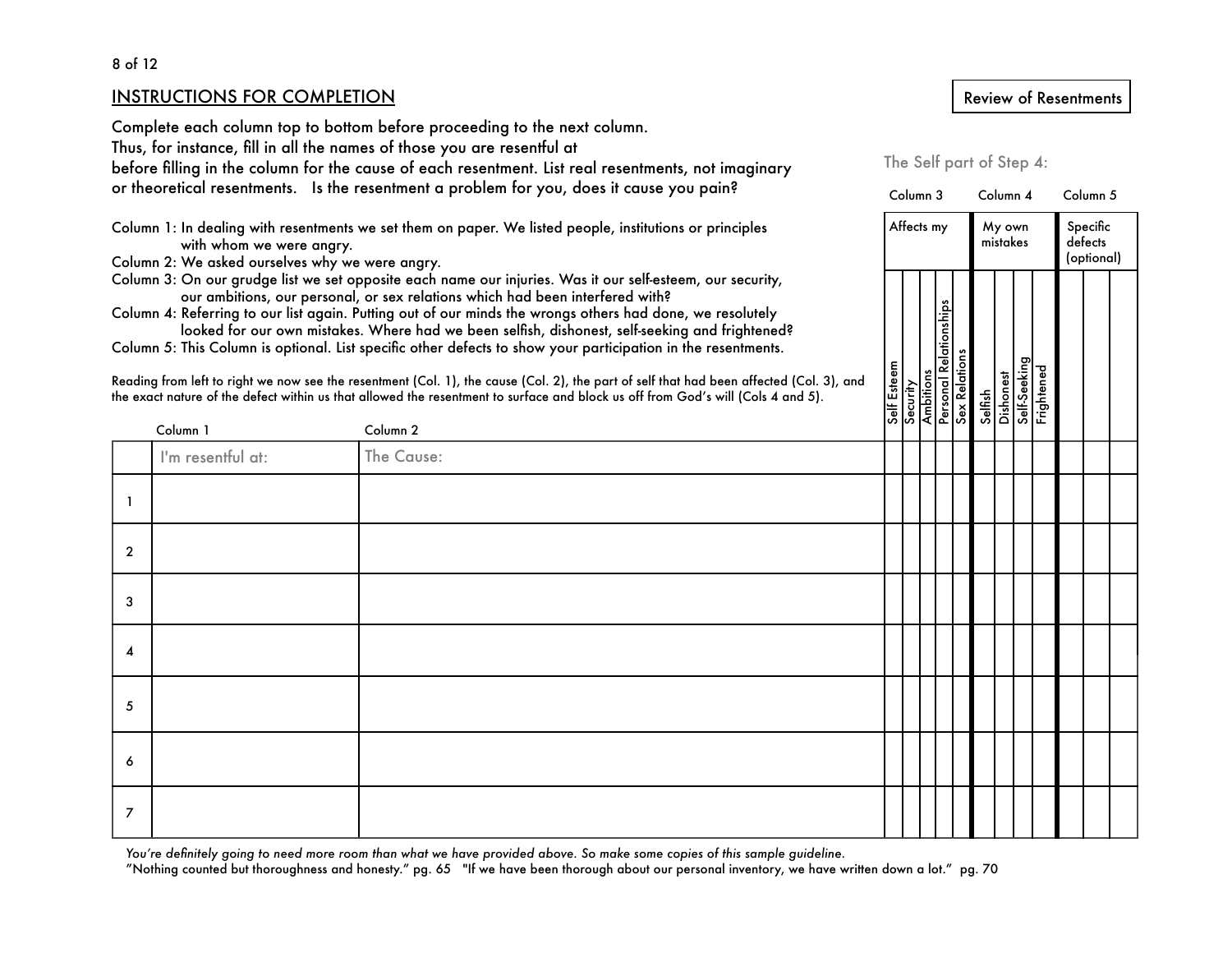### STEP FOUR FEAR LIST:

Do not be restricted by this list. It is just to help you get started. List your fears on the next pages.

Abandonment Aging Anger Authority Figures Being Alone Being Deceived Being Found Out Being Myself Change **Compliments Confrontation Creditors** Death My Denial Disapproval Disease **Divorce Embarrassment** Employment Facing Myself Failure Fear Feelings Financial Insecurity Flying Fourth & Fifth Steps The Future Getting Fat or Thin God Going out on a "whym" Having Children Homelessness

**Homosexuality** Honesty Humiliation Hurting Others "I'm a fraud and others will find out" **Incarceration Intimacy** The IRS Letting Go Living Loneliness Losing Hope Love **Mediocrity** Money Needing Anyone Not Being Good Enough Not Being Liked Not Being Perfect People (*which people?*) The Police **Poverty** Pride Weekend and other holidays *like* New Year's Eve **Procrastination** Rape Rejection Relationships My Resentments Responsibility Risks Saying that "I can't do Something."

Sex My Sponsor **Success** Unemployment The Unknown Violence Work

*Search your own experience for other fears and list them…*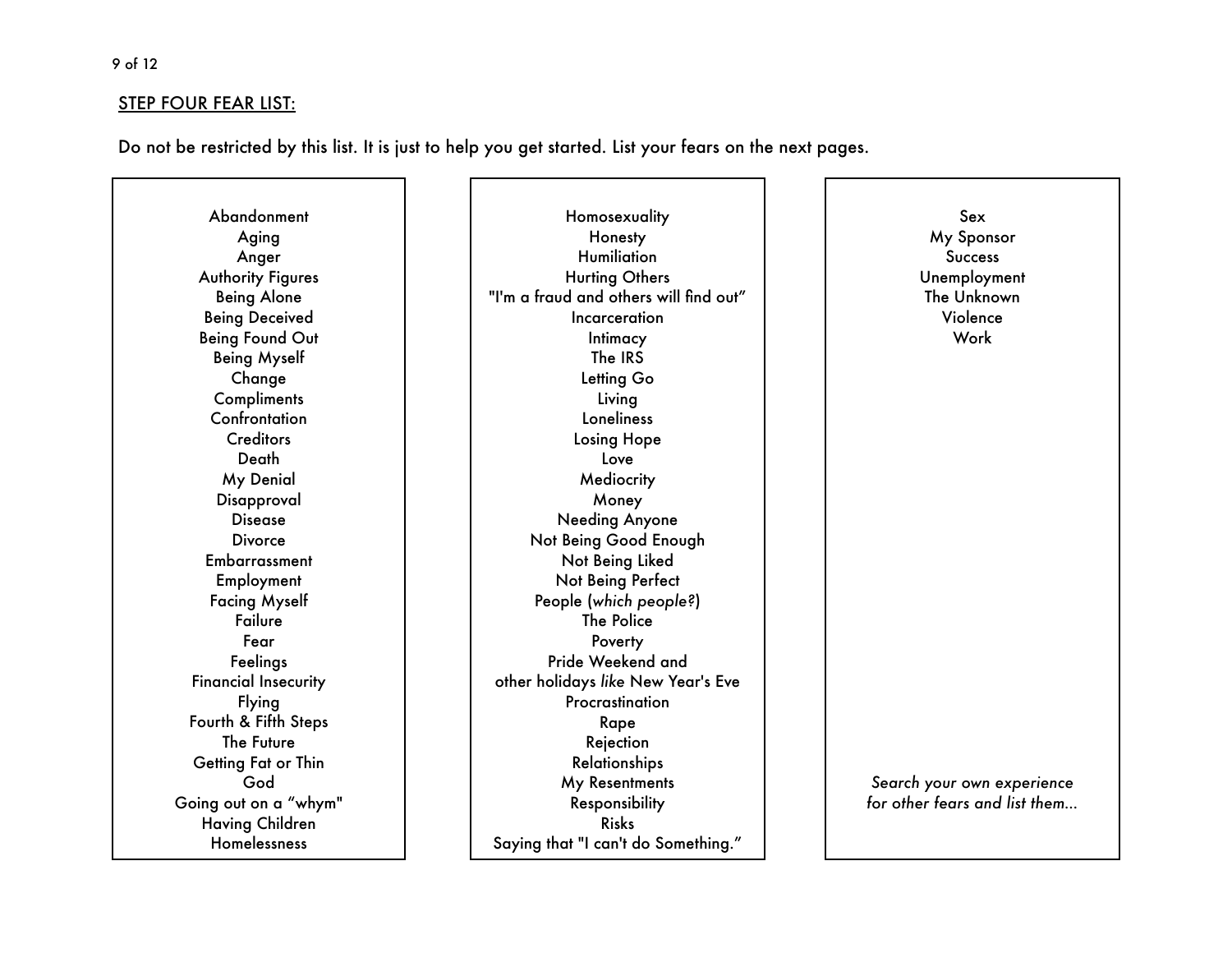#### 10 of 12

#### INSTRUCTIONS FOR COMPLETION

Complete column 1 from top to bottom before proceeding to the next column. Ask yourself whether the fear is a problem in your life. Be realistic. Discuss significant fears, not theoretical or imaginary fears.

Column 1 We reviewed our fears thoroughly. We put them on paper, even though we had no resentment in connection with them.

Column 2 We asked ourselves why we had them.

| Column 1                |                 | Column 2                 |
|-------------------------|-----------------|--------------------------|
|                         | I'm fearful of: | Why do I have this fear? |
| $\mathbf{1}$            |                 |                          |
| $\overline{2}$          |                 |                          |
| $\mathbf{3}$            |                 |                          |
| $\overline{\mathbf{4}}$ |                 |                          |
| $\sqrt{5}$              |                 |                          |
| $\boldsymbol{6}$        |                 |                          |
| $\overline{7}$          |                 |                          |
| $\bf{8}$                |                 |                          |
| 9                       |                 |                          |
| 10 <sub>o</sub>         |                 |                          |

*You're probably going to need more room than what we have provided above. So make some copies of this sample guideline.* 

"Nothing counted but thoroughness and honesty." pg. 65 "If we have been thorough about our personal inventory, we have written down a lot." pg. 70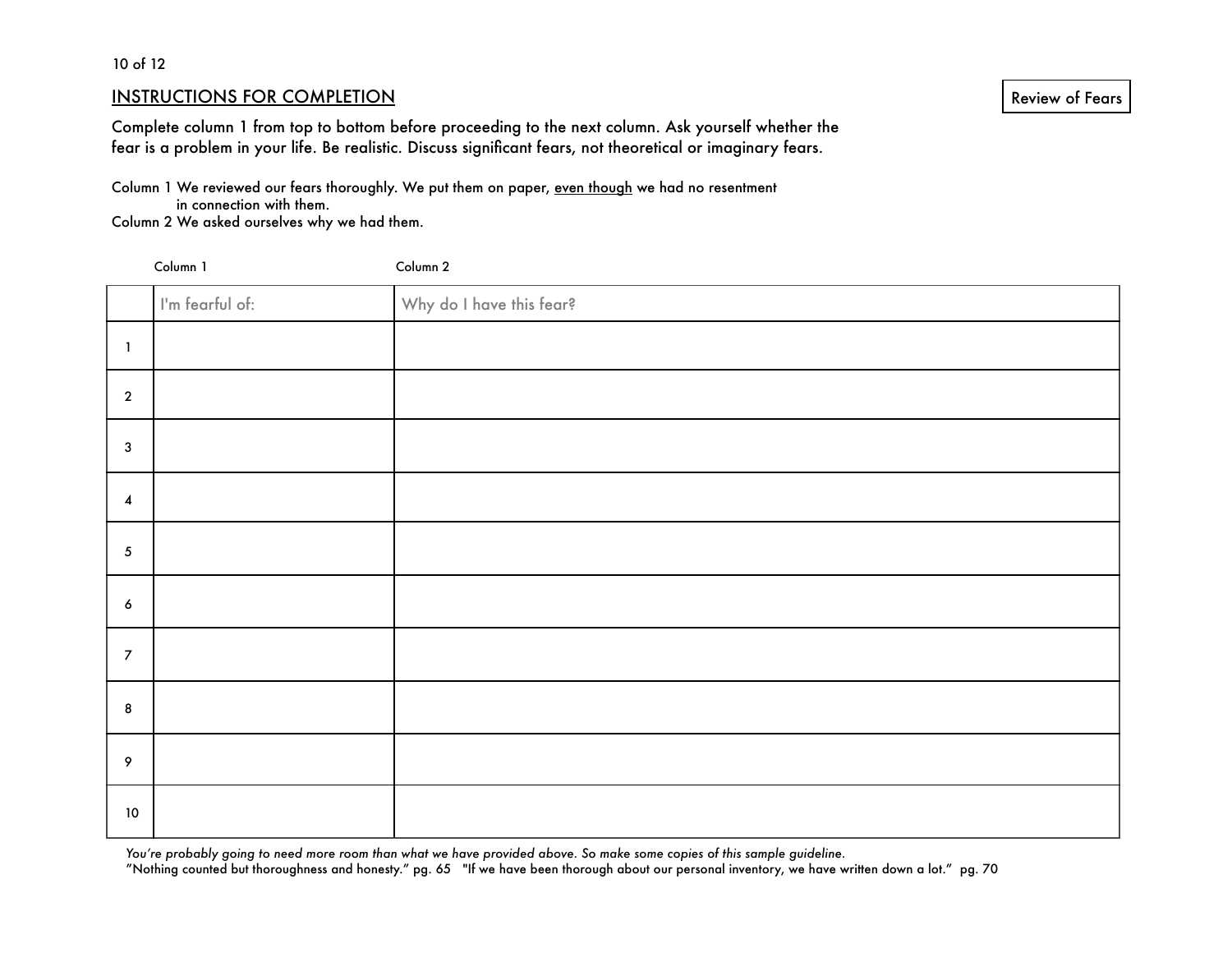# STEP FOUR SEX CONDUCT CHECKLIST:

Try to not be intimidated or go into shame mode when doing this. The sexual part of this step is a critical part of the process.

Column 1 checklist

(We reviewed our sex conduct over the tears past. Whom had we hurt?)

- •Him, her, family, friends, co-workers, fellows, etc.
- •Me with guilt or shame
- •Infecting him/her with a sexually transmitted disease.
- •Involving him or her in legal proceedings
- •Embarrassing him or her.
- •Impregnating someone.
- •How did I cause the hurt?

Column 2 checklist (Where had we been selfish, dishonest, or inconsiderate?)

#### SELFISH

- •Using him/her to meet my needs for sex, attention, approval, mothering, or fathering
- •Not seeing him/her needs or problems
- •Wanting to look good or be liked
- •Taking out my emotions on him/her (anger, sadness, etc)
- Wanting to control him/her
- Wanting special treatment
- •Wanting him/her to take care of me
- Wanting more than my share
- Not trying to be a friend

DISHONEST (to me or others)

- •Leading someone on–saying I care for him/her more than I do because I want sex
- •Not admitting my sexual orientation
- •Thinking I'm better (grandiosity)
- Being perfectionistic
- •Not being clear about my motive (wanting, fathering, mothering, approval, or sex)
- •Wanting to vent my emotions on or control him or her.
- •Cheating on him or her
- •Lying about being on the apps

#### INCONSIDERATE

- •To him, her, family, friends, co- workers, etc.
- •Putting others or myself at risk of disease, legal involvement, and embarrassment
- •How was I inconsiderate?

#### Column 3 checklist

(Did we unjustifiably arouse jealousy, suspicion or bitterness?)

# JEALOUSY:

- •Of him, her, family, friends, coworkers, etc.
- •How did I cause jealousy (tricking, flirting, also see *Suspicion*)?

# SUSPICION:

- •Of him, her, family, co-workers, etc.
- •How did I cause suspicion (lying, flirting, tricking, coming home late, app activity, etc.)

# BITTERNESS:

- •About him, her, family, friends, coworkers, etc.
- •About me (guilt, shame)
- •How did I cause bitterness?

# Column 4

(Where was I at fault?)

•Was I selfish, self-seeking, dishonest, or fearful, thoughtless, uncaring?

#### Column 5 (What should I have done instead?)

- Not used the person
- Respected him/her
- Tried to be a friend
- Been candid and open
- Cared about him/her
- •Treated him/her as I would have wanted to be treated